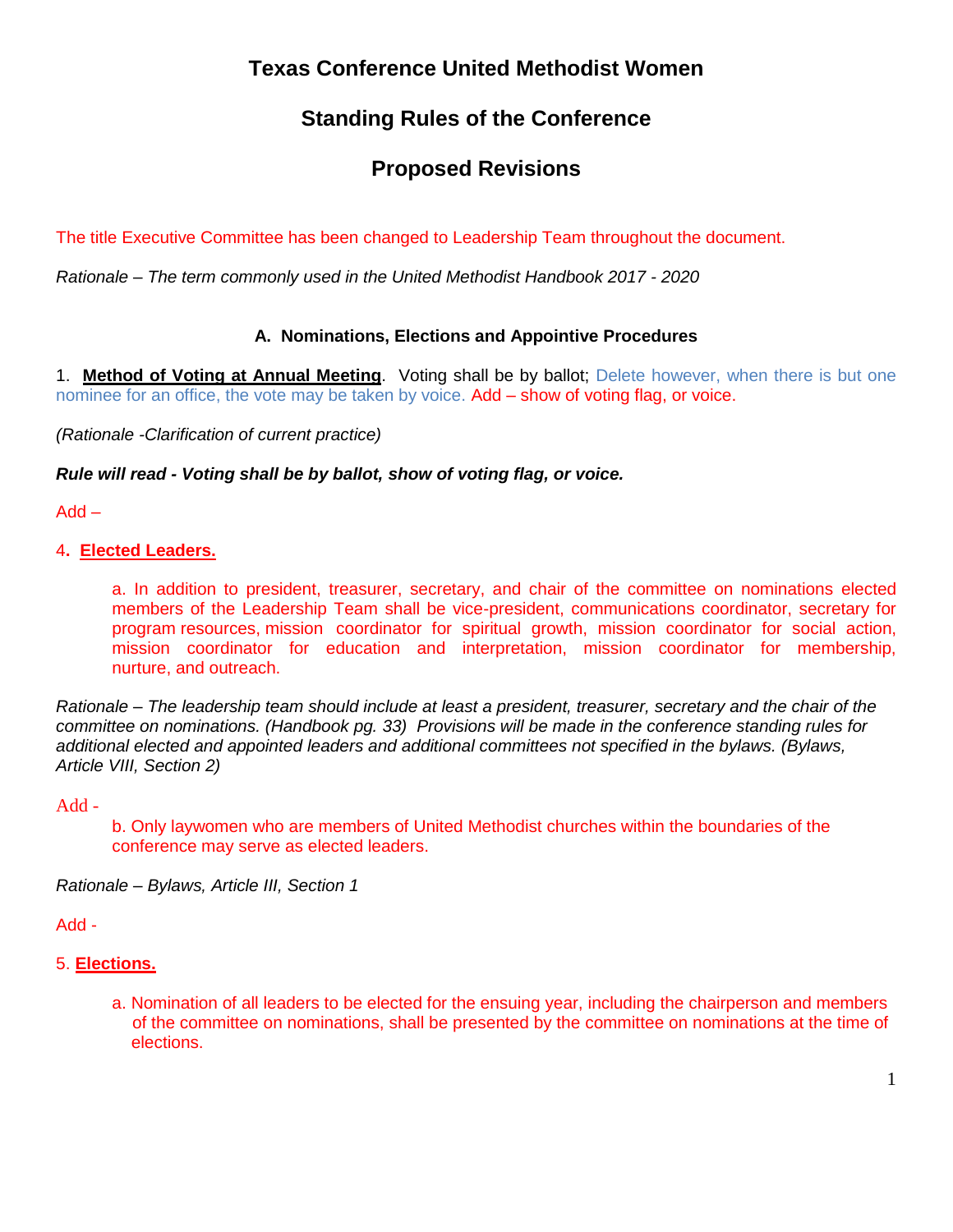b. There shall be opportunity for nominations from the floor. Election may be by acclamation if there is only one nominee for each office. If there is more than one nominee voting must be by ballot. A majority vote (>50 percent of persons voting) is required for election.

c. When voting is by ballot, the chair of the committee on nominations shall appoint one person from each district to act as tellers.

*Rational – Clarification of the election process. (Bylaws, Article V, Section 1, a and e)*

# **10. Nominees to United Methodist Women National Office**.

a. At the Annual meeting in the fall of the year preceding each Quadrennial Meeting of the Jurisdiction organization, the Committee on Nominations shall present a slate of two (2) women for possible membership on the United Methodist Women National Office. The slate shall be presented to the conference Leadership Team and then to the local units according to the above-mentioned timeline for nominations to conference office. Additional names may be nominated from the floor of the Annual meeting with the consent of the nominee. Those elected as nominees shall be the two (2) with the highest number of votes.

## Add -

The conference organization will also elect one woman to serve as an alternate. The committee on Nominations will present the name of one woman for alternate following the procedure above. Additional names may be nominated from the floor of the Annual meeting with the consent of the nominee. The name of this alternate will be retained by the conference secretary. In the event that one of the names of the two nominees is withdrawn, the name of the alternate will then be sent to the jurisdiction organization as the second nominee of the conference.

### *Rational – Bylaws, Article 5, Section 4 a*

## **11. Delegates to Quadrennial Jurisdiction Meeting**.

At the annual meeting of the conference organization prior to the quadrennial meeting of the jurisdiction organization, three (3) voting delegates will be elected by the conference organization, all of whom will be conference elected leaders. The conference president shall be one of the voting delegates. The Delete - alternates Add -additional delegates shall be the two conference officers receiving the next highest vote rank according to the number of votes received.

(Rational – correct term)

#### **Rule will read –**

**At the annual meeting of the conference organization prior to the quadrennial meeting of the jurisdiction organization, three (3) voting delegates will be elected by the conference organization, all of whom will be conference elected leaders. The conference president shall be one of the voting delegates. The additional delegates shall be the two conference officers receiving the next highest vote rank according to the number of votes received.**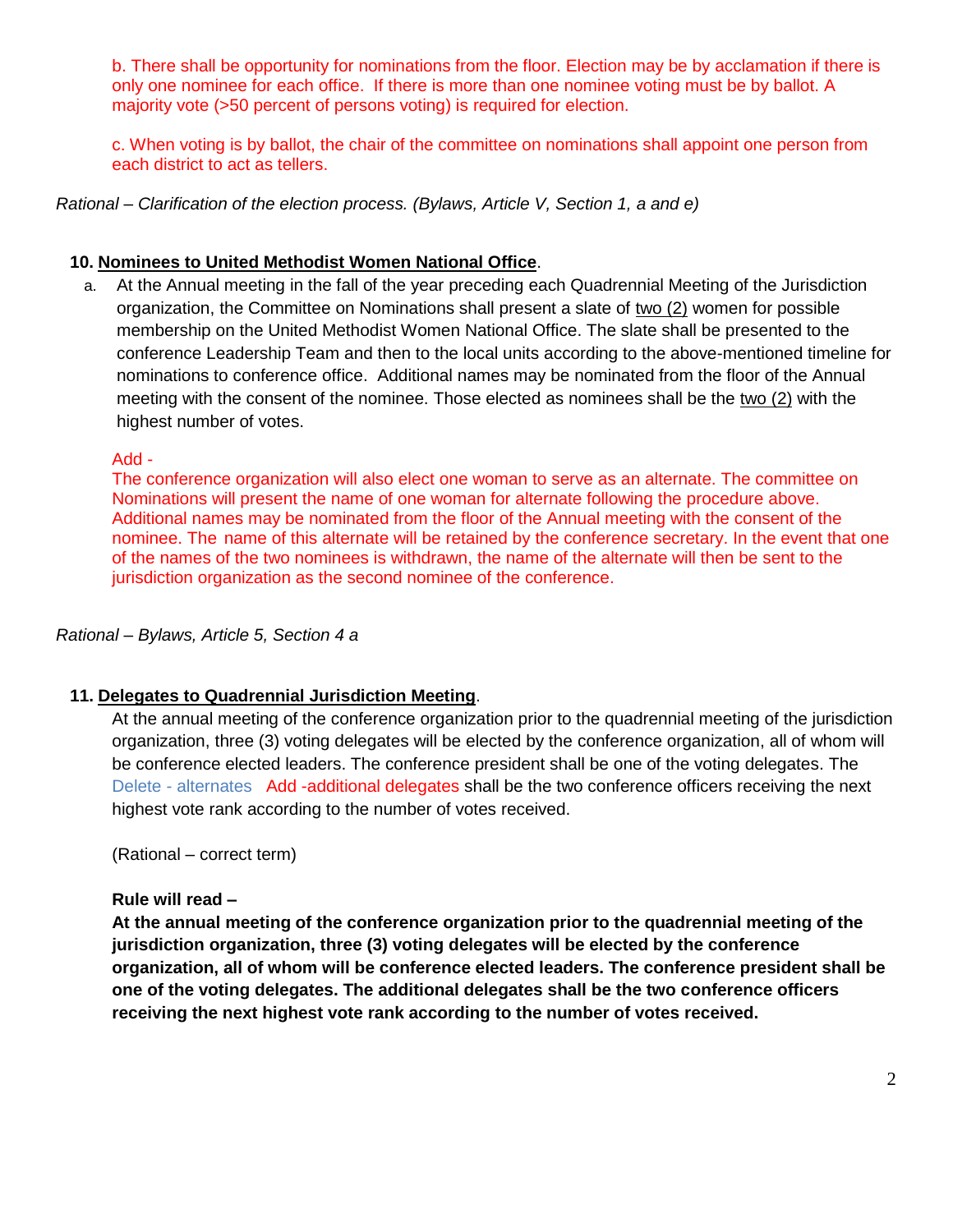## **B. Committees**

### 1. **Leadership Team**

e. At its first meeting of the year, the Leadership Team shall determine a recipient of the conference Special Mission Recognition. Add - and the Hazel Decker Award. *(Rationale – current practice)*

## 8. **Mission u Planning Committee**

Delete -

a. The Conference Program Committee shall serve as the Planning Committee for the Mission u event. b. The Conference Officers shall perform the same duties for Mission u as they do for all other meetings.

#### Add –

a. The members of the committee shall be the president, treasurer, secretary, registrar, dean, assistant dean, and associate dean.

b. The Dean shall serve as the chairperson. Add - While she is serving, she will be a member of the conference leadership team.

c.The Dean and Assistant Dean shall be elected by the committee from the members of the committee Delete - and will serve a term of two (2) years.

d. The functions of the committee shall be to plan and promote a Mission u which shall serve as one means of fulfilling the PURPOSE

#### Add –

e. The committee shall meet as needed to plan the event.

*Rational – Current practice and the Mission u Planning Committee Policies based on the National Office's Dean and Assistant Dean Handbook.)* 

#### **The rule will read –**

**a. The members of the committee shall be the president, treasurer, secretary, registrar, dean, assistant dean, and associate dean.**

**b. The Dean shall serve as the chairperson of the Planning Committee. While she is serving, she will be a member of the conference leadership team.**

**c. The Dean and Assistant Dean shall be elected by the committee from the members of the committee.** 

**d. The functions of the committee shall be to plan and promote a Mission u which shall serve as one means of fulfilling the PURPOSE.**

**e. The committee shall meet as needed to plan the event.**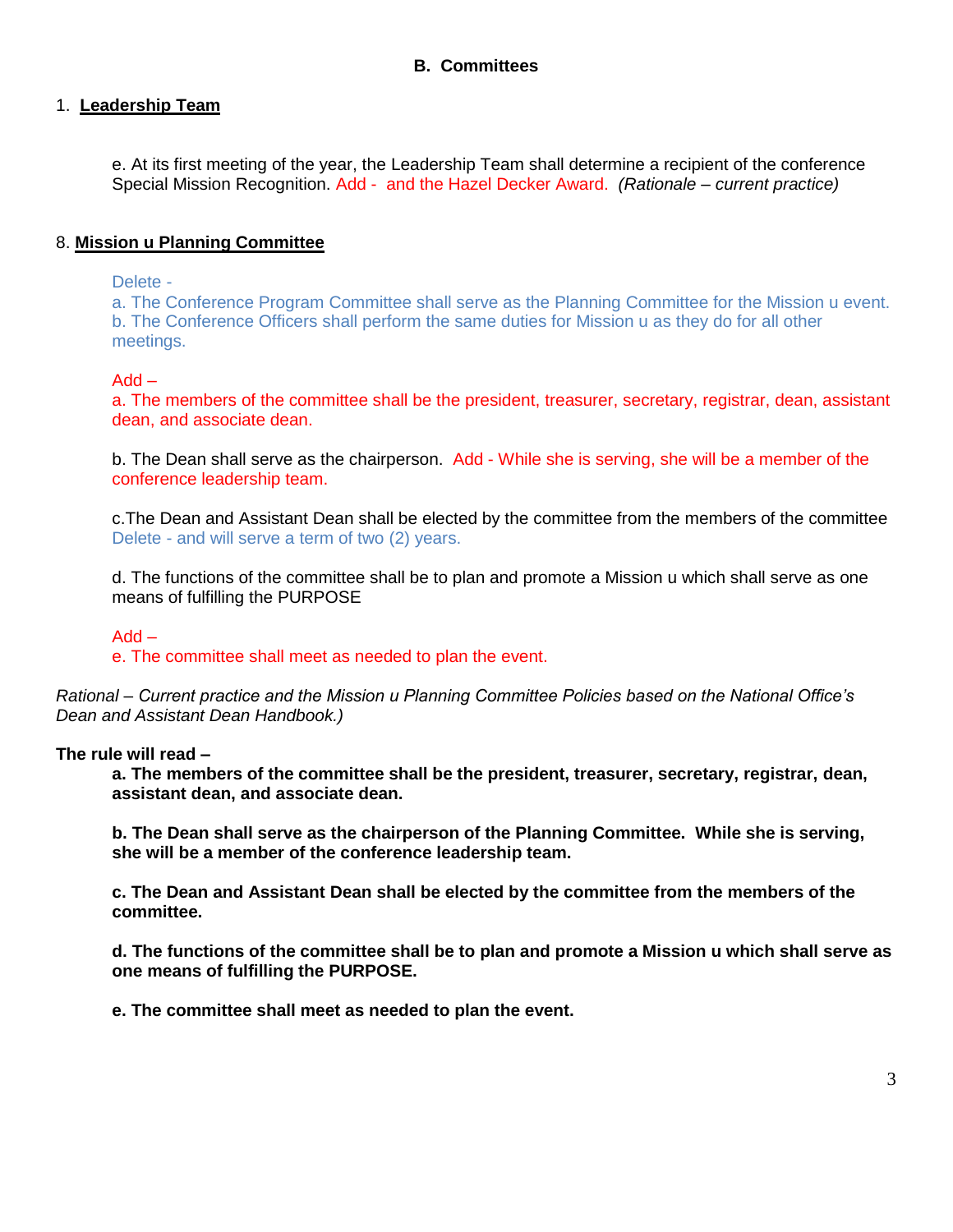Add –

- 9. **UMW Luncheon Committeee**
- 10. **Committee on Charter for Racial Justice**
- 11. **Communications and Displays**
- 12. **Scholarship Committee Legislative Event**
- 13.**Scholarship Committee**
- 14. **Courtesy Committee**
- 15. **Hospitality Committee**

*Rationale – Current committees. Provisions will be made in the conference standing rules for additional elected and appointed leaders and* additional *committees not specified in the bylaws. (Bylaws, Article VIII, Section 2)* 

## **D. Meetings**

## 1. **Meetings Held Annually**

b. Mission u shall be held every summer at Delete - Lakeview Methodist Conference Center Add - at a location determined by the Mission u Planning Committee.

*Rationale – Due to decrease in attendance and price increases at Lakeview it may become necessary to change the location.*

#### **Rule will read –**

**b. Mission u shall be held every summer at a location determined by the Mission u Planning Committee.**

#### **E. Funds**

7. Change **Rate for Travel Expenses** to **Rate for Travel Subsized Expenses**. *(Rationale –More accurate term for our policy)* The following costs shall be paid (this includes members of the Committee on Nominations while visiting district meetings and events outside their district to observe potential leadership:

c. Housing based on Delete - occupancy rate of four per room Add - 25% of cost

*Rationale – Better describes the reimbursement since most do not stay four per room.*

**Rule will read – Housing based on 25% of cost.** 

11. **District Funds**.